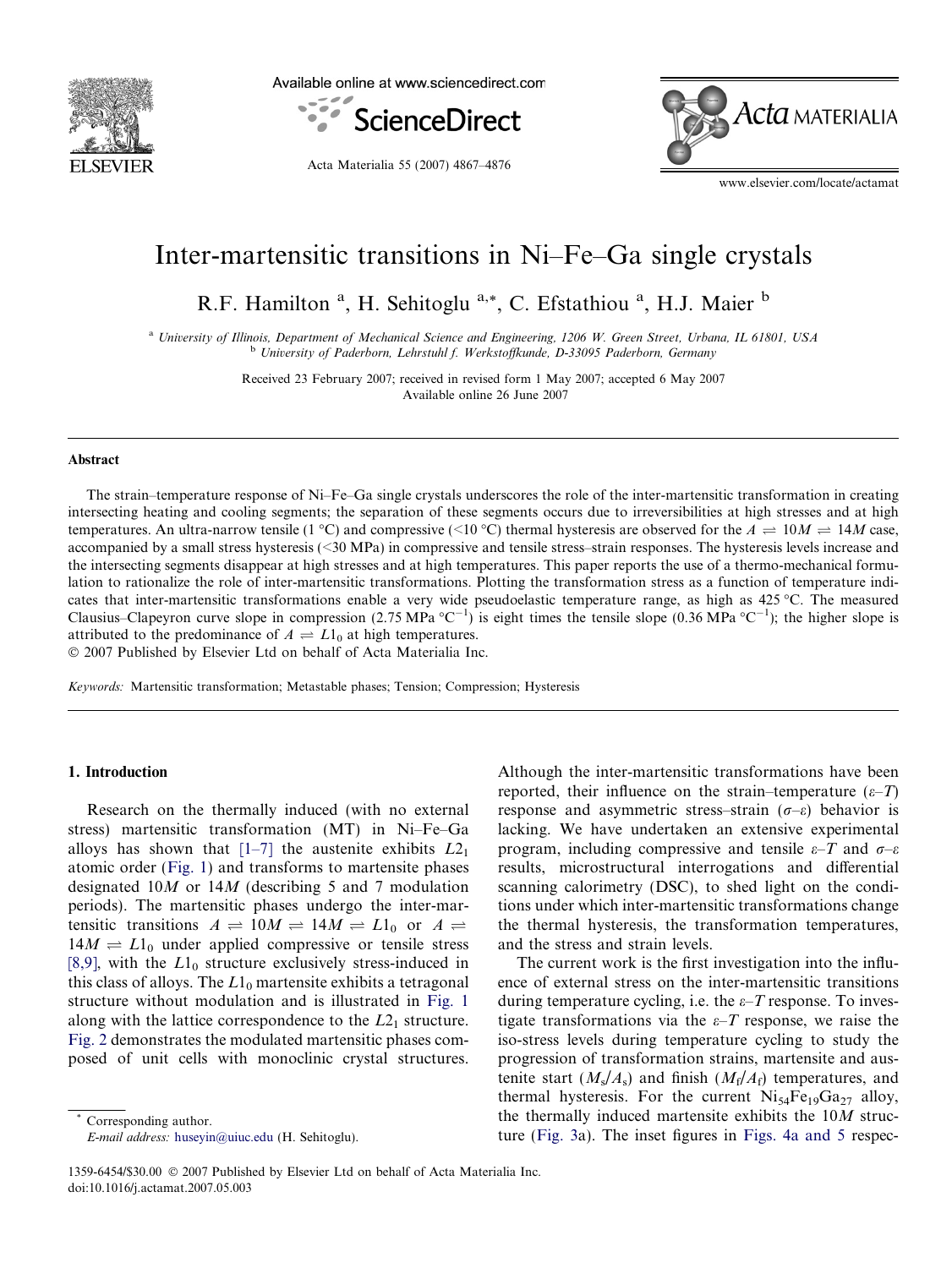<span id="page-1-0"></span>



Fig. 1. B2 unit cell (top) exhibiting nearest-neighbor order with Fe or Ga atoms occupying the corner positions. When  $L2<sub>1</sub>$  order (lower left) is achieved, nearest- and next-nearest-neighbor order exists; Fe and Ga atoms occupy specific corner positions and Ni atoms remain at the center. The dashed lines illustrate the correspondence between the lattice and the face-centered tetragonal (fct)  $L1_0$  structure shown to the right.

tively illustrate the tensile and compressive  $\varepsilon$ –T responses for  $A \rightleftharpoons 10M$  and  $A \rightleftharpoons 10M \rightleftharpoons 14M$ . For the inter-martensitic transformation  $A \rightleftharpoons 10M \rightleftharpoons 14M$ , the principal findings are that the  $A_s$  temperature is below  $M_s$ , and thus  $\Delta T_s = A_s - M_s \leq 0$ , and that the heating and cooling segments intersect. In compression,  $A_s$  nears  $M_f$  and then the segments intersect. We derive an expression for  $\Delta T_s = A_s - M_s$  from a thermo-mechanical formulation justifying  $\Delta T_s \leq 0$ .

Our preliminary work [\[10\]](#page-8-0) on the  $\sigma$ – $\varepsilon$  response in  $\langle 001 \rangle$ and  $\langle 123 \rangle$  oriented single crystals investigated asymmetry at temperatures within the range of  $-50\text{ °C} \leq T \leq 75\text{ °C}$ .

Fig. 2. Schematic representations of the 10M and 14M modulated martensite phases. The unit cells exhibit a monoclinic distortion defined by the angle  $\beta$ ;  $\mathbf{a}'$ ,  $\mathbf{b}'$  and  $\mathbf{c}'$  are the lattice parameters. For the modulated phase, the basal plane is spanned by  $[1\bar{1}0]_A$  and  $[0\bar{0}1]_A$  and the planes are stacked along the  $[110]_4$  direction. For the modulated phases, the basal planes are shuffled along the  $[1\bar{1}0]_A$  direction. The shuffling is repeated every five planes to produce the 10M phase and every seven planes to produce the 14M phase.

For the current study, we focus on the  $\langle 001 \rangle$  orientation because large recoverable strains occur with limited slip deformation effects. Building on our previous study, the  $\sigma$ - $\varepsilon$  response is evaluated at  $T = A_f + 25$  °C up to temperatures as high as  $450^{\circ}$ C, revealing that inter-martensitic transformations allow very high-temperature intervals (up to  $425 \degree C$ ) for pseudoelasticity. Applied strains as high as  $+12\%$  and  $-6\%$  are completely recoverable with the drastic asymmetry attributed to considerable detwinning strain for the  $L1_0$  structure, which can reach  $+8.2\%$  based on theoretical predictions. The  $\sigma$ – $\varepsilon$  response as the temperature is elevated reveals that the intermediate  $A = 10M$  transformation is bypassed with increasing transformation stress.



Fig. 3. SAD patterns of martensite phases exhibiting (a)  $10M$  and (b)  $14M$  modulated structures. The  $10M$  martensite (a) is thermally induced from austenite without applied stress. The 14M martensite (b) is stress-induced during thermal cycling under constant tensile stress.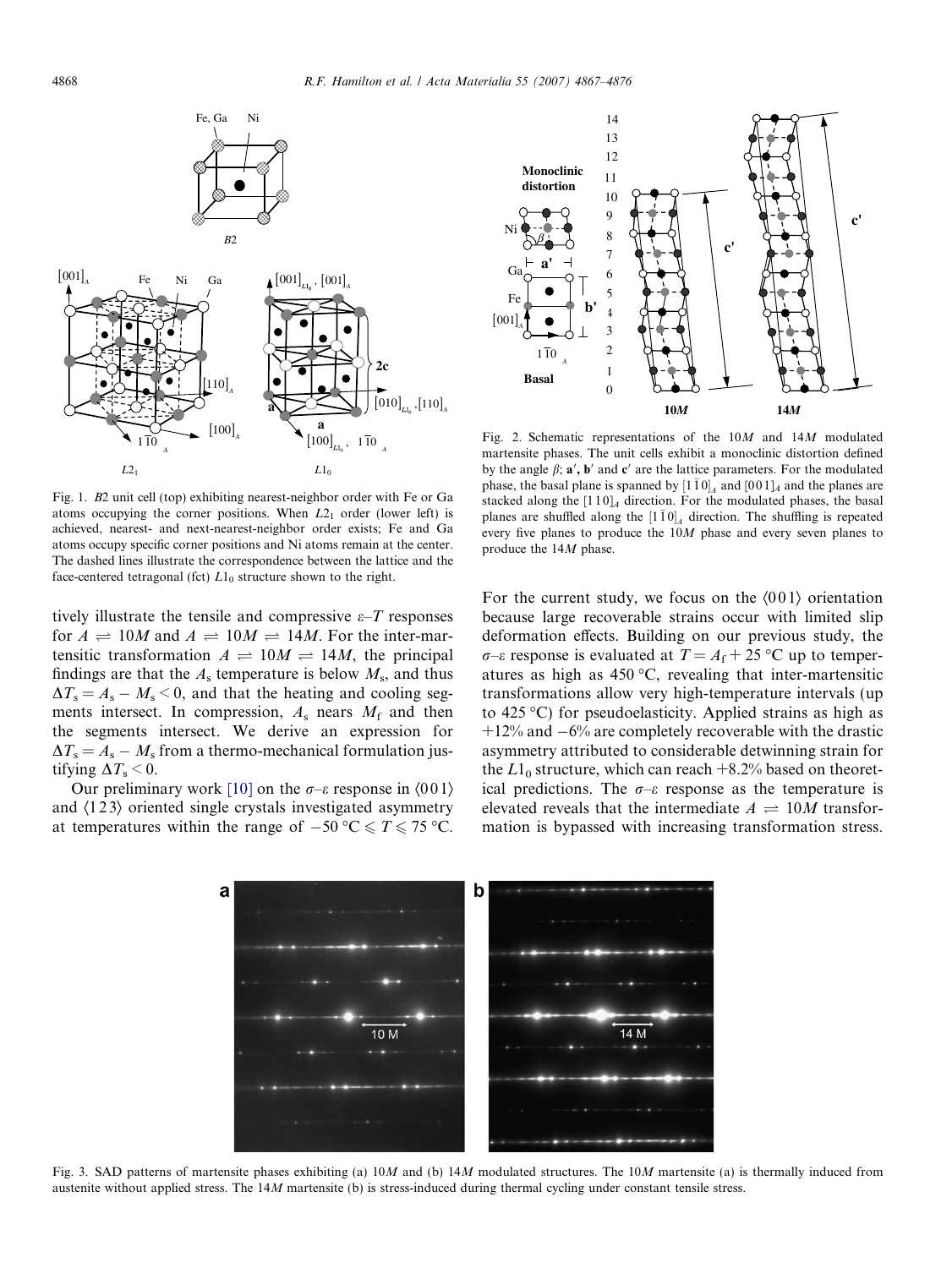<span id="page-2-0"></span>

Fig. 4. The tensile strain–temperature response as the iso-stress increases, culminating in the formation of (a)  $14M$  and (b)  $L1_0$  martensite structures. The transformation steps are rationalized in the text. Arrows along the curves indicate directions of cooling and heating. (a) The heating and cooling segments intersect in the inset. The characteristic temperatures  $(M<sub>s</sub>, M<sub>f</sub>, A<sub>s</sub>, A<sub>f</sub>)$  are determined by the method of intersecting slopes. When the transformation steps are  $A \rightleftharpoons 10M \rightleftharpoons 14M$ , the  $A_s$  temperature is lower than  $M_s$  and  $\Delta T_s = A_s - M_s \leq 0$ . Thermal hysteresis  $\Delta T_{\rm h} = A_{\rm f} - M_{\rm s} = 7$  °C; however, the hysteresis measured at the midstrain  $\Delta T_{\text{m}}$  is nearly 1 °C. (b) The specimens fail in the range +80 to  $+120$  MPa. At  $+130$  MPa, the transformation and strains are completely recovered because the transformation changes to  $A14 \rightleftharpoons M \rightleftharpoons L1_0$ . For this transformation,  $A_s > M_s$  and  $\Delta T_s > 0$  and the thermal hysteresis  $\Delta T_{\rm h} = \Delta T_{\rm m}$  widens considerably (inset (b)).

Accordingly, the transformation steps in tension evolve from  $A \rightleftharpoons 10M \rightleftharpoons 14M \rightleftharpoons L1_0$  to  $A \rightleftharpoons 14M \rightleftharpoons L1_0$ ; whereas, in compression, the steps evolve from  $A \rightleftharpoons 10M \rightleftharpoons 14M$  to  $A \rightleftharpoons 14M \rightleftharpoons L1_0$  to  $A \rightleftharpoons L1_0$ . Due to the contrasts, the Clausius–Clapeyron (C–C) relationship exhibits a striking asymmetry and the slope in compression (2.75 MPa  $^{\circ}C^{-1}$ ) is nearly eight times that in tension (0.36 MPa  $^{\circ}$ C<sup>-1</sup>).



Fig. 5. The compressive strain–temperature response as the iso-stress increases. The transformation steps are described in more detail in the text. In the inset figure, the transformation facilitates  $\Delta T_s \le 0$ , and the heating and cooling strain–temperature curves intersect. Therefore, the transformation steps  $A \rightleftharpoons 10M \rightleftharpoons 14M$  are the same as Fig. 4a. The caption of that figure explains the notation here.  $A_s \approx M_f$  at  $-60$  MPa and the heating and cooling curves overlap. When the MT  $A \rightleftharpoons 14M$  is facilitated at  $-90$ ,  $-100$ ,  $-140$  MPa, the curves intersect (inset).

The inter-martensitic transformation  $A \rightleftharpoons 10M \rightleftharpoons$ 14M facilitates a small thermal hysteresis  $\Delta T_h = A_f - M_s$  $(**6** °C)$  and the heating and cooling segments intersect (Fig. 4a inset). In the absence of inter-martensitic transformations the heating and cooling segments do not intersect. Remarkably, the thermal hysteresis  $\Delta T_{\text{m}}$ , measured at half the recoverable strain (Fig. 4a), shrinks to as low as  $\sim$ 1 °C. We note that enhanced elastic strain energy storage related to the inter-martensitic transformation enables the tiny  $\Delta T_{\text{m}}$ . Inter-martensitic transformation alone does not guarantee a low hysteresis level. For  $A \rightleftharpoons 14M \rightleftharpoons L1_0$ , operating high above austenite finish temperature and at high stresses, the hysteresis is significantly wider, indicating that irreversiblities are severe. The stress hysteresis  $\Delta \sigma_{\rm h} = \Sigma_{\rm F} - \Sigma_{\rm R}$  is measured as the difference between the forward  $\Sigma_F$  and reverse  $\Sigma_R$  transformation stresses. Analogous to the thermal hysteresis,  $\Delta \sigma_h$  is small in tension (20 MPa) and compression (26 MPa) for  $A \rightleftharpoons 10M \rightleftharpoons$ 14*M*, and grows when  $A \rightleftharpoons 14M \rightleftharpoons L1_0$  is stress-induced. We derive expressions for  $\Delta T_h$  and  $\Delta \sigma_h$  and explain the narrow hysteresis for  $A \rightleftharpoons 10M \rightleftharpoons 14M$  and the wider hysteresis for  $A \rightleftharpoons 14M \rightleftharpoons L1_0$ .

# 2. Materials and methods

The alloy was cast to a nominal composition of  $Ni_{54}Fe_{19}Ga_{27}$  (at.%). Single crystal ingots were grown using the Bridgman technique in an inert environment. Compression  $(4 \text{ mm} \times 4 \text{ mm} \times 10 \text{ mm})$  and dog-bone tension  $(3 \text{ mm} \times 1.5 \text{ mm} \times 1.3 \text{ mm})$  gauge section) specimens were electro-discharge machined from the ingot in the desired single crystal orientations. From our previous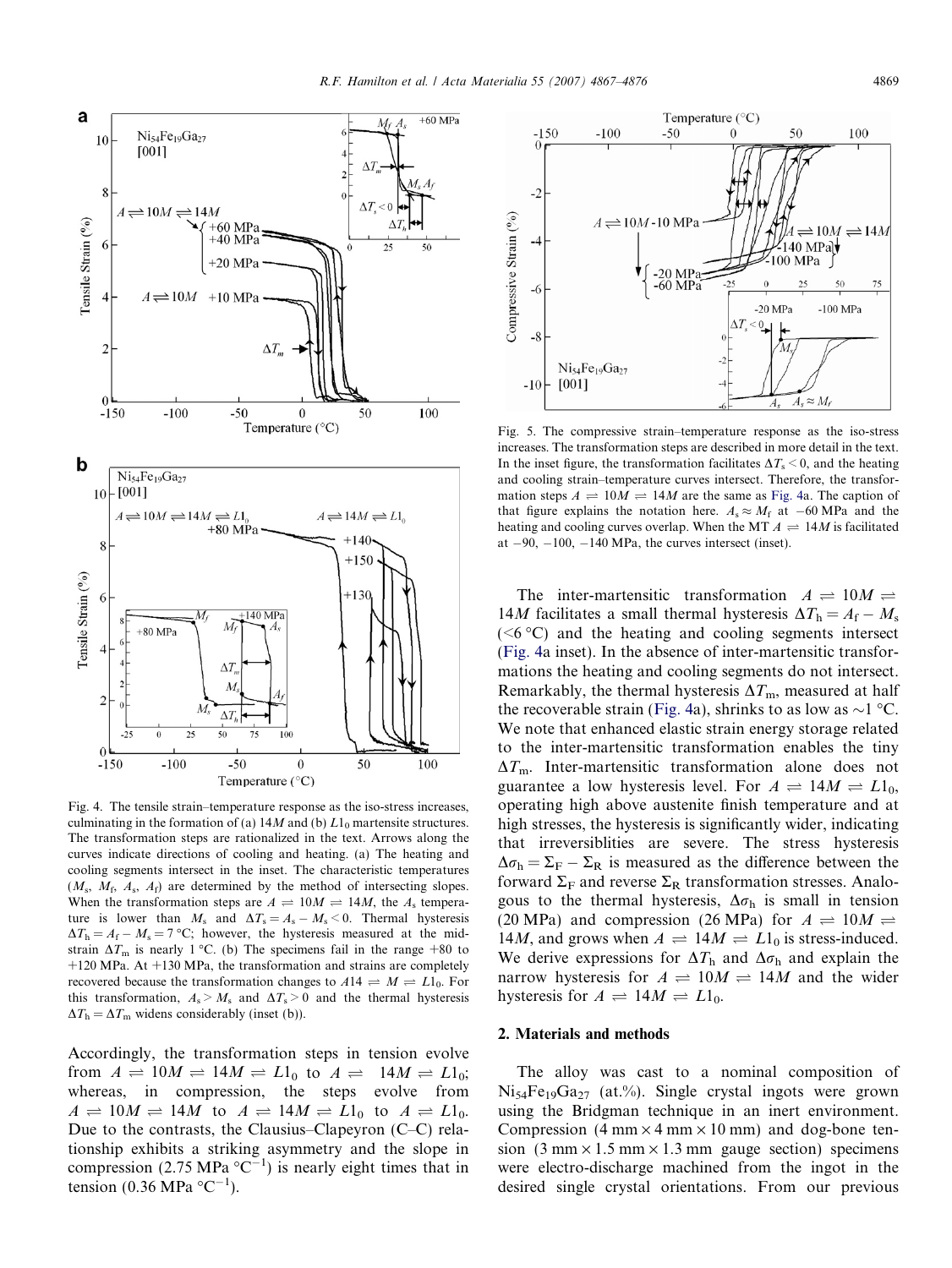<span id="page-3-0"></span>work [\[10\]](#page-8-0), the transformation temperatures are  $M_s = 6 \degree C$ ,  $M_f = -8$  °C,  $A_s = 9$  °C and  $A_f = 24.4$  °C. Transmission electron microscopy (TEM) analysis was performed to resolve microstructural features using high magnifications. A selected area diffraction (SAD) pattern exposing the stress-free, thermally induced 10M martensite is shown in [Fig. 3a](#page-1-0). [Fig. 3](#page-1-0)b shows the SAD pattern of stressinduced 14M martensite retained after thermal cycling under load.

Uniaxial compression and tension loads were applied using a servo-hydraulic load frame, and strain was measured via a miniature extensometer with a 3 mm gauge length. Isothermal strain cycling experiments in the temperature range of 25–440 °C were conducted from  $\pm 2\%$  up to maximum strain levels as high as  $+12\%$  and  $-6\%$ . The transformation stress was measured using the 0.2% offset method. In cases where the strain was not fully recovered upon unloading, the specimens were heated to recover the strain via the shape memory effect. A second set of experiments was performed under constant tensile and compressive applied stress (iso-stress) while cycling the temperature. The iso-stresses were increased from  $\pm 10$  MPa up to the maximum load at which gross plastic deformation was observed.

#### 3. Theoretical modeling

#### 3.1. Transformation strains

We calculate the theoretical transformation strain for a correspondence variant pair (CVP) using a framework called the ''energy minimization theory'' (EMT) [\[11\]](#page-8-0). Two martensite variants twinned to one another constitute a CVP. The twin parameters within the CVP and the CVP habit (invariant) plane orientations and transformation directions are determined for Ni–Fe–Ga with the lattice parameters [\[8\]](#page-8-0)  $a_0 = 2.88$ Å for the B2 austenite, and  $c = 3.27$ Å, and  $a = 3.81$ Å for the  $L1_0$  martensite. Note the lattice parameter  $2a_0 = 5.76$  Å when the austenite achieves the  $L2<sub>1</sub>$  ordered supercell in [Fig. 1;](#page-1-0) similarly the tetragonal axis is  $2c$  in [Fig. 1](#page-1-0). Based on the EMT, the twin plane and twin shear vectors were calculated  $\mathbf{n} = \{-11, 0\},\$ and  $a = \langle 0, 0.2531, 0.3072 \rangle$ ; the habit plane normal and transformation directions were also calculated  $m =$  $\{-0.7027, 0.1014, 0.7042\}$  and  $\boldsymbol{b} = \langle 0.0945, 0.0120, 0.0834 \rangle$ . To establish the overall transformation strains, including CVP formation and detwinning of a CVP (i.e. a single variant martensite plate), we employ the lattice deformation theory (LDT) [\[12\]](#page-8-0). A more detailed discussion of these calculations can be found in the references, and Table 1 shows the results for the structural transformation to  $L1_0$ . For the tensile loading direction, the detwinning contribution is 8.2%; whereas this contribution is negligible in compression. The published theoretical tensile strains for the monoclinic 10M and 14M structures are  $4.6\%$  and  $6.2\%$ , respectively [\[1\]](#page-8-0). The structures and the lattice parameters,  $a'$ ,  $b'$ ,  $c'$  and  $\beta$  are shown in [Fig. 2](#page-1-0).

Table 1

Theoretical and experimental recoverable strains for the martensitic transformation to the  $L1_0$  structure

| Stress state | Recoverable strain $(\%)$ |                                    |                          |                  |
|--------------|---------------------------|------------------------------------|--------------------------|------------------|
|              | Theoretical $(Ll_0)$      |                                    | Experimental             |                  |
|              |                           | $CVP$ formation $CVP$ + detwinning | $\sigma$ - $\varepsilon$ | $\varepsilon$ -T |
| Tension      | 63                        | 14.5                               | 12                       |                  |
| Compression  | $-63$                     | $-63$                              | $-6$                     | $-55$            |

For the theoretical predictions, correspondent variant pair (CVP) strain is based on the energy minimization theory and  $CVP +$  detwinning strain is based on the lattice deformation theory. The experimental strains are the maximum values measured from tensile and compressive stress-strain,  $\sigma$ - $\varepsilon$ [\(Figs. 6 and 7\)](#page-5-0), and strain–temperature,  $\varepsilon$ –T [\(Figs. 4b and 5](#page-2-0)) curves.

# 3.2. Transformation temperatures and hysteresis

The thermodynamic potential governing the MT is the complementary Gibbs free energy [\[13,14\]](#page-8-0). The thermodynamic driving force for transforming martensite is determined from partial differentiation of the complementary free energy with respect to the volume fraction of the nth variant,  $f^n$ , such that

$$
F^{n} = -B(T - T_{0}) + \sigma_{ij}^{\text{app}} \varepsilon_{ij}^{n}
$$

$$
+ \frac{\partial}{\partial f^{n}} \left[ \frac{1}{2V} \int_{\Omega} \sigma_{ij}^{\text{m-dist}} \varepsilon_{ij}^{\text{dist-tr}} dV \right]. \tag{1}
$$

The first term on the right-hand side of Eq. (1) represents the chemical driving force (i.e. the contribution from the atomic structure) for the transformation at temperature T. The equilibrium temperature is designated  $T_0$  and B is a material constant equal to  $|\Delta s|$ , where  $\Delta s$  is the entropy of the transformation per unit volume and is negative and proportional to  $(\varepsilon^{\text{tr}})^2$  [\[15\].](#page-9-0) The second term in Eq. (1) is the mechanical driving force due to the applied stress,  $\sigma_{ij}^{\text{app}}$ , generating the transformation strain,  $\varepsilon_{ij}^{n}$ , of the *n*th martensite variant. The last term is the energetic contribution of martensite variant interactions; hence,  $\sigma_{ij}^{\text{m-dist}}$  and  $\varepsilon_{ij}^{\text{dist-tr}}$  are the local disturbance stress and strain due to the transformation. This interaction energy has been shown to be a negative quantity [\[13\],](#page-8-0) and is denoted as Winteraction throughout this work. The chemical energy and the applied stress assist the transformation, while the interaction energy opposes it.

The hysteresis of the MT results from inherent irreversible processes. These are mainly three factors: frictional resistance to interfacial motion, interaction of differently oriented martensite variants, and plastic accommodation of the transformation strain [\[16\].](#page-9-0) The thermodynamic driving force on the *n*th CVP given by Eq.  $(1)$  must reach a critical value  $F_C$  for the transformation to occur.  $F_C$  represents the microstructure resistance to the MT and is influenced by factors that affect the yield strength, such as the degree of atomic order and the presence of inhomogeneities (i.e. precipitates, dislocations or residual martensite). When Eq. (1) is applied to a single step MT, such as  $A \rightleftharpoons 10M$ , the critical condition for the forward  $(F)$  and reverse  $(R)$  transformations are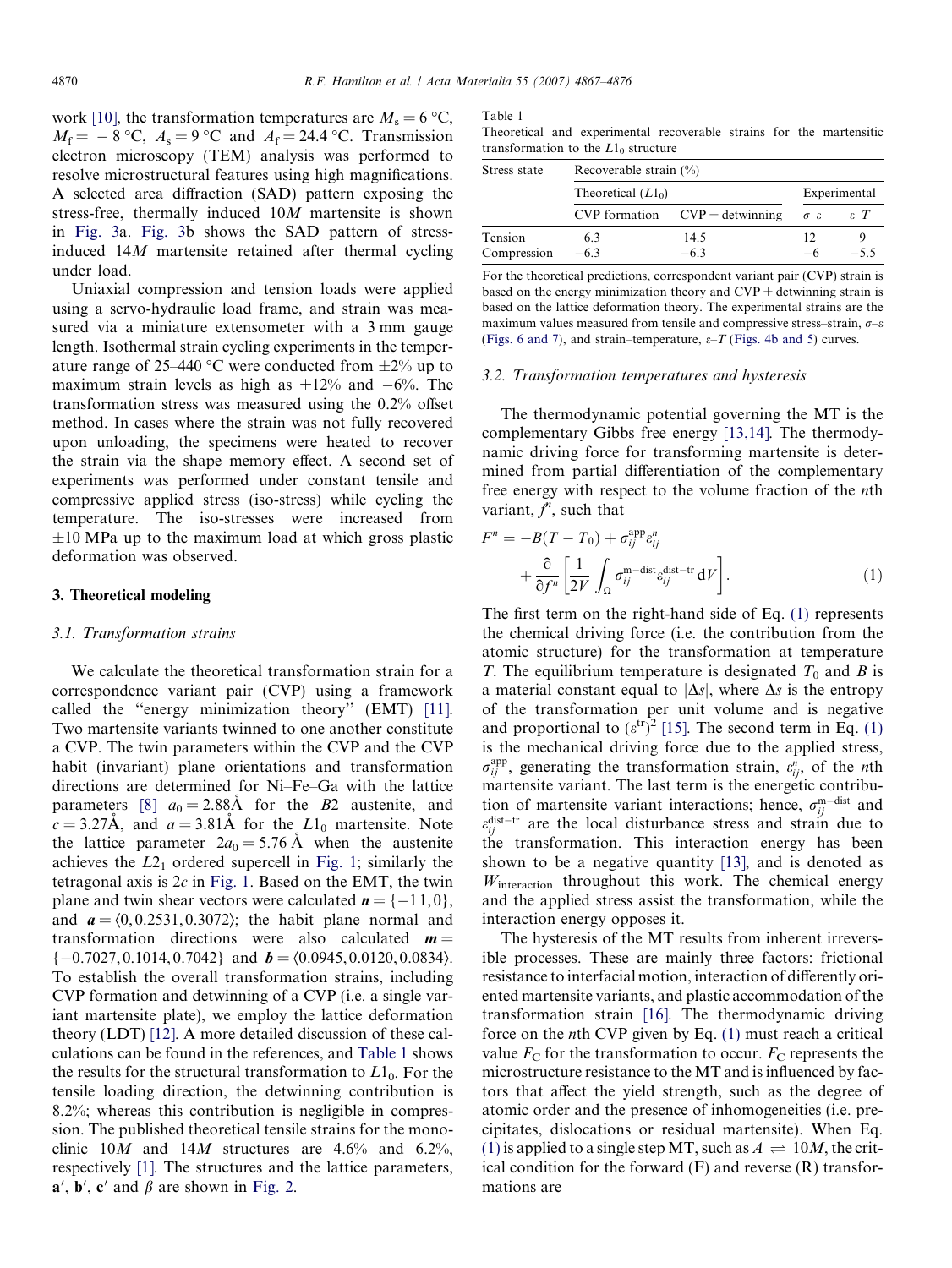<span id="page-4-0"></span>
$$
+ F_{\mathcal{C}(\mathcal{F})} = B(T_0 - T) + \sigma_{ij}^{\text{app}} \varepsilon_{ij}^n - |W_{\text{interaction}}| \tag{2a}
$$

$$
-F_{\mathcal{C}(\mathbb{R})} = B(T_0 - T) + \sigma_{ij}^{\text{app}} \varepsilon_{ij}^n - |W_{\text{interaction}}| \tag{2b}
$$

Inter-martensitic transformations are stress-induced in the Ni<sub>54</sub>Fe<sub>19</sub>Ga<sub>27</sub>  $\langle 001 \rangle$  single crystals [\(Figs. 4–8\)](#page-2-0) and the transformation steps are  $A \rightleftharpoons 10M \rightleftharpoons 14M$ . We envisage the forward transformation to be  $A \rightarrow 10M \rightarrow 14M$ ; once the  $14M$  habit plane, i.e. the undistorted plane between austenite and 14M , exists, untransformed austenite can transform directly to martensite, i.e.  $A \rightarrow 14M$ . Therefore, Eq. (2a) now applies to the forward transformation  $A \rightarrow 10M$ and Eq. (2b) to the reverse one  $A \leftarrow 14M$ ; consequently, the values of B,  $T_0$ ,  $\varepsilon_{ij}^n$  and  $W_{\text{interaction}}$  differ in the equations. The critical condition for each transformation is

$$
F_{\mathcal{C}(\mathcal{F})} = B_{\mathcal{F}}(T_{0(\mathcal{F})} - T) + \sigma_{ij}^{\text{app}} \varepsilon_{ij(\mathcal{F})}^{n} - |W_{\text{interaction}(\mathcal{F})}| \tag{3a}
$$

$$
-F_{\mathcal{C}(\mathcal{R})} = B_{\mathcal{R}}(T_{0(\mathcal{R})} - T) + \sigma_{ij}^{\text{app}} \varepsilon_{ij(\mathcal{R})}^{n} - |W_{\text{interaction}(\mathcal{R})}| \quad (3b)
$$

After rearranging Eq. (3a), the  $M_s$  temperature is

$$
M_{\rm s} = T_{0(F)} + \frac{\sigma_{ij}^{\rm app} \varepsilon_{ij(F)}^n - F_{\rm C(F)} - |W_{\rm interaction(F)}|}{B_{\rm F}}.
$$
 (4)

The  $A_s$  temperature is determined from a similar treatment of Eq. (3b) and

$$
A_{\rm s} = T_{0(\rm R)} + \frac{\sigma_{ij}^{\rm app} e_{ij(\rm R)}^n + F_{\rm C(R)} - |W_{\rm interaction(R)}|}{B_{\rm R}}.
$$
 (5)

Based on Eqs. (4) and (5), and substituting  $B = |\Delta s|$ , the difference  $\Delta T_s = A_s - M_s$  is

$$
\Delta T_{s} = [T_{0(R)} - T_{0(F)}] + \left[ \frac{\sigma_{ij}^{\text{app}} \varepsilon_{ij(R)}^{n} + F_{C(R)} - |W_{\text{interaction}(R)}|}{|\Delta s_{R}|} - \frac{\sigma_{ij}^{\text{app}} \varepsilon_{ij(F)}^{n} - F_{C(F)} - |W_{\text{interaction}(F)}|}{|\Delta s_{F}|} \right].
$$
\n(6)

The inter-martensitic transformation  $A \rightleftharpoons 10M \rightleftharpoons$ 14M enables  $\Delta T_s < 0$ , as illustrated in the inset of [Fig. 4](#page-2-0)a. Considering Eq. (6),  $T_{O(R)} < T_{O(F)}$  facilitates a negative value of  $\Delta T_s$ . Factors making the second bracketed term negative follow. Note that the interaction energy term will be negligible at the start of the forward MT due to the small initial volume fraction of the product phase. At the start of the reverse MT, on the other hand, substantial martensite variants exist and the interaction energy  $|W_{inter}$ action(R) enables  $\Delta T_s \le 0$ . Specifically, the energy stored during the forward transformations assists the reverse transformation, reducing the chemical driving force represented as  $B(T_0 - T)$  in Eq. (2b). The chemical force is  $B(T_0 - A_s)$  at  $T = A_s$ ; because the force is reduced,  $A_s$ can be driven below  $M_s$ , making  $\Delta T_s$  < 0. Clearly, the transformation strain for the  $A \rightarrow 10M$  MT being greater than that for  $A \leftarrow 14M$   $(\varepsilon_{ij(F)}^n > \varepsilon_{ij(R)}^n)$  will promote  $\Delta T_{\rm s}$  < 0. A larger entropy change for the reverse MT compared to the forward MT ( $|\Delta s_{\text{R}}| > |\Delta s_{\text{F}}|$ ) will also promote  $\Delta T_s$  < 0. Note that when the inter-martensitic transformation is not encountered,  $\Delta T_s > 0$  as for the  $A \rightleftharpoons 10M$  case ([Fig. 4](#page-2-0)a).

The temperature hysteresis is defined as  $\Delta T_{\rm h} = A_{\rm f} - M_{\rm s}$ . For the  $A \rightleftharpoons 10M \rightleftharpoons 14M$ , the  $M_s$  temperature corresponds to  $A \rightarrow 10M$  and  $A_f$  corresponds to  $A \leftarrow 10M$ . Therefore, the analysis is analogous to the single step MT  $A \rightleftharpoons 10M$  (see [Fig. 4a](#page-2-0)), and the transformation temperatures to a first approximation are determined from Eqs. (2a) and (2b), respectively and

$$
\Delta T_{\rm h} = A_{\rm f} - M_{\rm s} = (F_{\rm C(R)} + F_{\rm C(F)})/|\Delta s|.
$$
 (7)

The stress hysteresis is characterized by  $\Delta \sigma_{\rm h} = \Sigma_{\rm F} - \Sigma_{\rm R}$ . For isothermal uniaxial loading, there will be one component of stress and strain; hence the indices are dropped in Eqs. (3a) and (3b). After rearrangement:

$$
\Delta \sigma_{\rm h} = \Sigma_{\rm F} - \Sigma_{\rm R}
$$
  
=  $\frac{1}{\varepsilon_{\rm F}^{\rm tr}} [|\Delta s_{\rm F}|(T - T_{0(\rm F)}) + F_{\rm C(F)} + |W_{\rm interaction(F)}|]$   
 $-\frac{1}{\varepsilon_{\rm R}^{\rm tr}} [|\Delta s_{\rm R}|(T - T_{0(\rm R)}) - F_{\rm C(R)} + |W_{\rm interaction(R)}|]$  (8)

Smaller forward transformation strains ( $\varepsilon_{\rm F}^{\rm tr}$  for  $A \to 10M$ ) compared to reverse ones  $(\varepsilon_R^{\text{tr}} \text{ for } 10M \leftarrow 14M)$  imply  $|\Delta s_{\text{R}}| > |\Delta s_{\text{F}}|$  and cause the stress hysteresis to narrow. Since the  $F<sub>C</sub>$  terms are additive, a higher resistance leads to a wide hysteresis. For  $A \rightleftharpoons 10M$ ,  $\Sigma_{(F)}$  and  $\Sigma_{(R)}$  are determined from Eqs. (2a) and (2b) and the stress hysteresis is defined as:

$$
\Delta \sigma_{\rm h} = \Sigma_{\rm F} - \Sigma_{\rm R} = (F_{\rm C(F)} + F_{\rm C(R)}) / \varepsilon^{\rm tr}.
$$
\n(9)

Caution should be exercised when considering Eqs. (7) and (9), which imply that a large entropy change or transformation strain will facilitate a small hysteresis and vice versa. Instead, Eqs.  $(7)$ – $(9)$  illustrate that the resistive forces,  $F_{\text{C}(F)}$  and  $F_{\text{C}(R)}$ , dictate the hysteresis [\[16\]](#page-9-0). Further discussion of Eqs.  $(6)$ – $(9)$  as they apply to inter-martensitic transformations is given in the Discussion.

# 4. Experimental results

# 4.1. Tensile strain–temperature

The tensile strain–temperature  $(\varepsilon-T)$  responses of  $Ni_{54}Fe_{19}Ga_{27}$   $\langle 001 \rangle$  single crystals over a wide range of iso-stresses are summarized in [Fig. 4.](#page-2-0) The MT  $A \rightleftharpoons 10M$ takes place at  $+10 \text{ MPa}$ , and the  $4\%$  recoverable strain ([Fig. 4](#page-2-0)a) is consistent with the 4.6% theoretical strain predicted for the 10M structure. The strain saturates around +6.4% at +60 MPa, which compares well with the  $+6.2%$ theoretical value predicted for the 14M structure. We envisage that the inter-martensitic transformation  $A \rightleftharpoons 10M \rightleftharpoons 14M$  takes place and the 14M structure becomes primary as the iso-stress increases from +20 to +60 MPa. Scrutiny of the transformation temperatures in this stress range reveals that the  $A_s$  temperature is below  $M_s$  (inset [Fig. 4](#page-2-0)a) and  $\Delta T_s = A_s - M_s < 0$  when  $A \rightleftharpoons 10M \rightleftharpoons 14M$  is stress-induced. The measured thermal hysteresis  $\Delta T_h = A_f - M_s = 7$ °C is constant from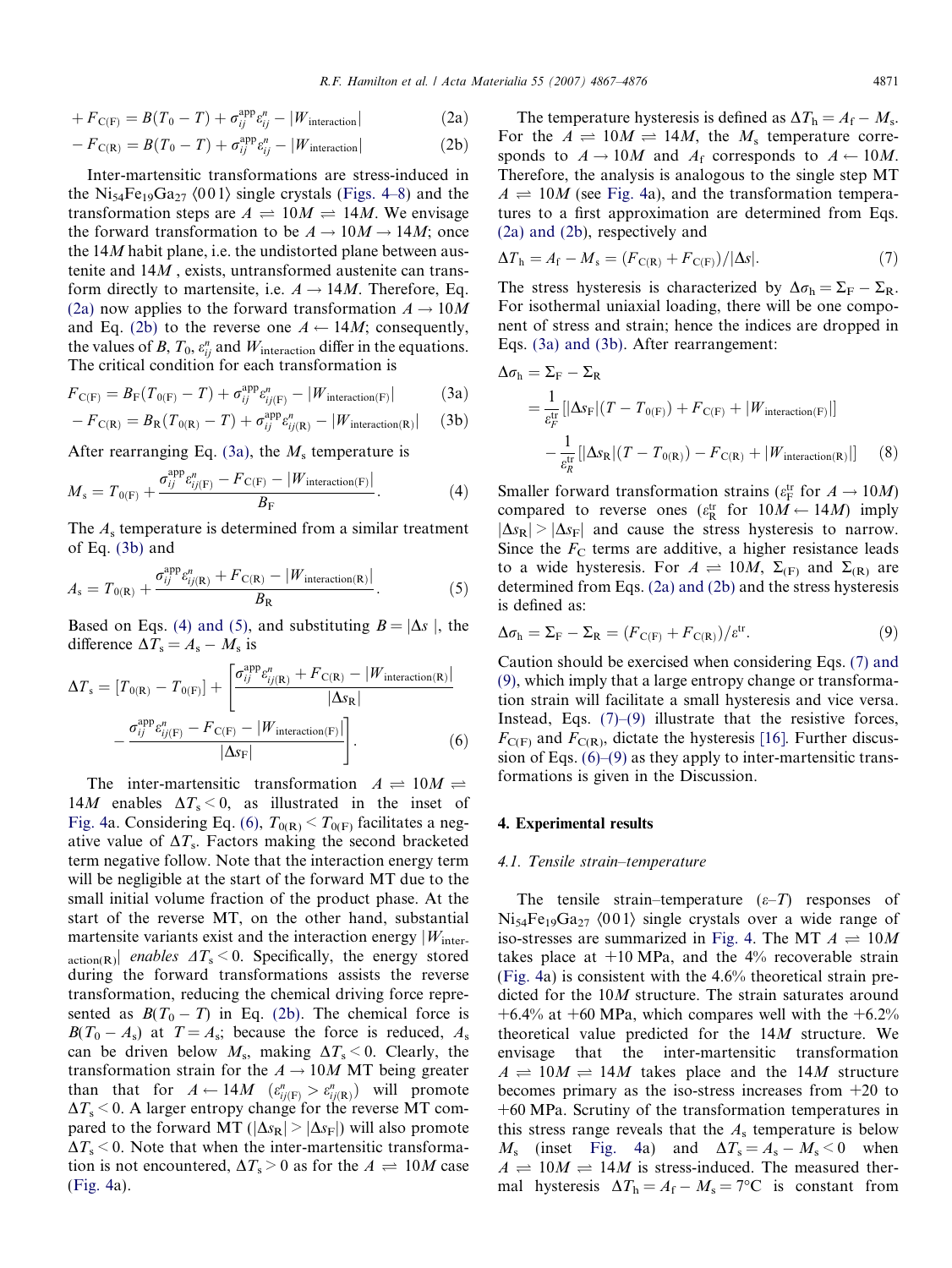<span id="page-5-0"></span> $+20$  to  $+60$  MPa. On the other hand, the thermal hysteresis  $\Delta T_{\text{m}}$ , measured at half the recoverable strain (inset), shrinks; culminating in the striking intersection of the cooling and heating segments at  $+40$  to  $+60$  MPa in [Fig. 4](#page-2-0)a. Multiple stages exist in the heating segment, marked by two arrows. Although stages are not evident during cooling, the slope of the segment becomes less steep as the iso-stress increases in [Fig. 4a](#page-2-0). Specifically, the temperature interval for the forward transformation  $(M_s - M_f)$ increases as the 14M structure becomes predominant.

Tensile  $\varepsilon$ –*T* responses at higher iso-stresses are shown in [Fig. 4b](#page-2-0). At  $+80$  MPa, the  $M_s$  temperature is 35 °C and the tensile  $\sigma$ – $\varepsilon$  response at  $T = 35$  °C (Fig. 6a) shows that the inter-martensitic transformation  $A \rightleftharpoons 10M \rightleftharpoons 14M \rightleftharpoons$  $L1_0$  is stress-induced. Recoverable strain levels (+8.7%) surpass the theoretical CVP formation strain for the  $L1_0$ structure in [Table 1](#page-3-0), and thus the CVPs detwin. Fracture



Fig. 6. The tensile stress–strain response at (a)  $T = 25$  and  $T = 35$  °C, and (b) as T is elevated from 45 up to 125 °C. The vertical double arrows illustrate the stress hysteresis,  $\Delta\sigma_m$ , defined at half the recoverable strain. The inter-martensitic transformation  $A \rightleftharpoons 10M \rightleftharpoons 14M$  facilitates the non-linear response in (a) and the transformation is  $14M \rightleftharpoons L1_0$  at the second stress plateau. The  $\sigma$ - $\varepsilon$  response for  $A \rightleftharpoons 10M \rightleftharpoons 14M$  is isolated in the inset figure. At  $T = 45 \degree C$  (b), the  $A \rightleftharpoons 10M$  MT is bypassed and the loading segment is linear and the stress drops prior to a stress plateau. At  $T > 50$  °C, note the recoverable strain and decrease in  $\Delta \sigma_m$  with increasing temperature in (b).

occurs at +80 MPa and prevails until the iso-stress is  $+130$  MPa. At  $+130$ ,  $+140$  and  $+150$  MPa (right-hand side of [Fig. 4](#page-2-0)b), the tensile  $\sigma$ – $\varepsilon$  response (Fig. 6b) shows that the intermediate transition to  $10M$  is bypassed and the transformation is  $A \rightleftharpoons 14M \rightleftharpoons L1_0$ . In the inset,  $\Delta T_s$  is positive and the thermal hysteresis  $\Delta T_{\rm h} = \Delta T_{\rm m}$  (30 °C) grows considerably compared to the hysteresis for  $A \rightleftharpoons 10M \rightleftharpoons$  $14M$  [\(Fig. 4a](#page-2-0)).

#### 4.2. Compressive strain–temperature

Representative compressive  $\varepsilon$ –T responses highlighting critical findings are included in [Fig. 5](#page-2-0). The  $A \rightleftharpoons 10M MT$ occurs at  $-10$  MPa and the  $M_s = 8.6$  °C matches  $M_s$  temperatures determined from the DSC analysis and from the tensile  $\varepsilon$ -*T* response at +10 MPa. The  $\Delta T_s = A_s - M_s$  < 0 at  $-20$  MPa (inset) and, remarkably,  $A_s$  is equal to  $M_f$  at  $-60$  MPa. Due to the wide thermal hysteresis,  $\Delta T_{\text{m}}$ , at  $-20$  up to  $-60$  MPa, and because the magnitude is close to that at  $-10$  MPa, the martensite phase is primarily 10*M*. The hysteresis shrinks considerably as the stress is increased farther, and the heating and cooling segments intersect when  $A_s \approx M_f$  (inset) at -100 MPa. The compressive  $\sigma$ - $\varepsilon$ responses exhibiting comparable transformation stress  $(T = 50 \degree C$  in Fig. 7) verify the transformation is  $A \rightleftharpoons 10M \rightleftharpoons 14M$  and that the 14M structure is predominant. In light of the tiny  $\Delta T_{\rm m}$  at  $-140$  MPa, the  $L1_0$  structure is not compressive stress-induced and the 10M structure is stable up to higher stress magnitudes.

# 4.3. Tensile stress–strain

To establish the pseudoelastic response in  $Ni_{54}Fe_{19}Ga_{27}$  $(001)$  single crystals, incremental strain cycles are con-



Fig. 7. The compressive stress–strain response at  $T \ge 25$  °C. The hysteresis  $\Delta \sigma_m$  is narrowest at  $T = 50$  °C. Compared to tension (Fig. 6), the  $A = 10M MT$  is bypassed at larger stresses. Moreover, the intermediate transformation  $A \rightleftharpoons 14M$  is bypassed in compression. The findings show that the compressive transformation steps evolve with temperature at  $T \ge 50$  °C and the hysteresis grows with increasing temperature. The temperature dependence of the transformation steps and hysteresis is explained in the text.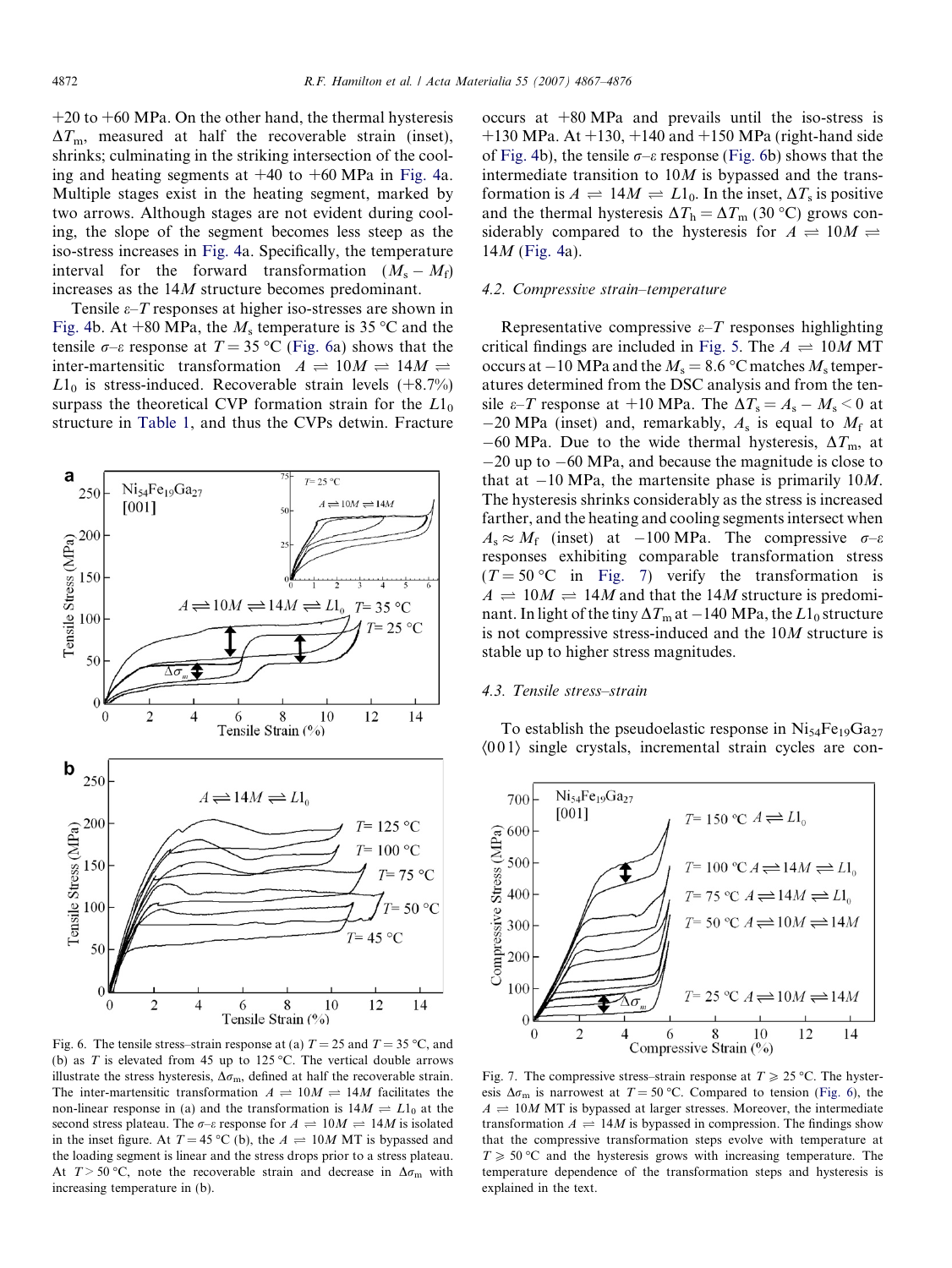<span id="page-6-0"></span>ducted at temperatures above the  $A_{\rm f}$  temperature (24.4 °C) determined from DSC. Close to  $A_f$ , at  $T = 25 \degree C$ , the tensile  $\sigma$ – $\varepsilon$  response exhibits two stress plateaus in [Fig. 6a](#page-5-0). At the first plateau (inset),  $+6\%$  strain is recovered and, based on agreement with theoretical predictions, the 14M structure is stress-induced. The total recoverable strain is nearly 12%; therefore, at the second plateau, the detwinned  $L1_0$  structure is stress-induced. A single plateau exists at  $T = 35 \degree C$  and the stress and hysteresis  $\Delta \sigma_{\rm m}$  compare well with those for the second stress plateau at  $T = 25 \degree C$ . The  $\sigma$ – $\varepsilon$  response is noticeably non-linear at  $T = 35$  and 25 °C (inset). The transformation stress at  $T = 25$  and 35 °C is approximately 30 MPa. The  $\varepsilon$ -T responses at equivalent iso-stresses show that  $A \rightleftharpoons 10M \rightleftharpoons 14M$  is stress-induced and probably facilitates the non-linear  $\sigma$ – $\varepsilon$ response. The findings show the transformation steps are  $A \rightleftharpoons 10M \rightleftharpoons 14M \rightleftharpoons L1_0$  at  $T = 25$  and 35 °C.

At  $T = 45$  °C, the stress reaches a maximum and drops to a plateau in [Fig. 6b](#page-5-0). A more severe drop in stress occurs at  $T \geqslant 50$  °C. We propose that the intermediate transformation  $A \rightleftharpoons 10M$  is bypassed, and ascribe the stress drop to the inter-martensitic transformation  $A \rightleftharpoons 14M \rightleftharpoons L1_0$ . In fact, the  $\sigma$ – $\varepsilon$  response exhibits a stress drop prior to a plateau up to temperatures as high as  $450 \degree C$ ; hence  $A \rightleftharpoons 14M \rightleftharpoons L1_0$  is stable. As the temperature increases above 50 °C, the recoverable strain decreases to 10.5%, implying a lower detwinning contribution. The stress hysteresis decreases noticeably, as well, which is attributed to lower levels of detwinning strain.

# 4.4. Compression stress–strain

The pseudoelastic  $\sigma$ – $\varepsilon$  responses in compression are summarized in [Fig. 7](#page-5-0). At  $T = 25 \degree C$ , the transformation stress is  $-60 \text{ MPa}$ , and the compressive  $\varepsilon$ -T response at  $-60$  MPa shows  $A \rightarrow 10M$  is primary. When  $-4\%$  strain is applied, the stress increases to nearly -90 MPa, and for  $-6\%$  applied strain, it increases farther to  $-110 \text{ MPa}$ prior to elastic deformation of martensite. Comparing the high compressive stress levels to similar iso-stress [\(Fig. 5\)](#page-2-0), the inter-martensitic transformation  $A \rightleftharpoons 10M \rightleftharpoons 14M$ takes place and 14M becomes the dominant martensite structure as the stress increases above -90 MPa when  $-6\%$  strain is applied. At  $T = 50$  °C, the hysteresis shrinks to 28 MPa and we conclude that the pre-eminent transformation to 14M produces the narrow hysteresis. At  $T = 75$ and 100 °C, a stress drop is evident in the  $\sigma$ - $\varepsilon$  curves and the hysteresis widens to 55 MPa at  $T = 100$  °C. The stress drop and hysteresis growth are attributed to the inter-martensitic transformation  $A \rightleftharpoons 14M \rightleftharpoons L1_0$ , similar to the tensile  $\sigma$ – $\varepsilon$  response. The  $\sigma$ – $\varepsilon$  curve is steeply inclined at  $T = 150$  °C, which is in stark contrast to the curves at lower temperatures; hence, it is probable that the transformation is  $A \rightleftharpoons L1_0$ .

In Fig. 8, the transformation stress as a function of temperature is demonstrated at  $T \ge 50$  °C. The transition from pseudoelastic behavior to slip occurs at the  $M_d$ 

Fig. 8. The transformation stresses as function of isothermal temperature at  $T \geq 50$  °C. The transformation steps from [Figs. 6b and 7](#page-5-0) are included and those at the highest temperatures in the figures remain the same as the temperature increases. The Clausius–Clapeyron slopes (MPa  $^{\circ}C^{-1}$ ) are determined from the fit lines. The striking asymmetry is attributed to the temperature-dependent transformation sequences in compression ([Fig. 7\)](#page-5-0) with  $A = L1_0$  occurring at the highest temperature. The temperature at which the martensite is strain-induced,  $M_d$ , is evident in compression; however, it is not observed in tension.

temperature. Remarkably, the  $M_d$  temperature for tension is not observed in the temperature range. Slip takes place in compression and is related to the occurrence of  $A \rightleftharpoons L1_0$ . The compressive C–C slope  $(2.93 \text{ MPa} \text{ }^{\circ}\text{C}^{-1})$  is over 8 times that for tension (0.36 MPa  ${}^{\circ}C^{-1}$ ). In the discussion, we accredit the highly asymmetric response to the evolution of the transformation steps in compression from  $A \rightleftharpoons 10M \rightleftharpoons 14M$  to  $A \rightleftharpoons L1_0$ .

#### 5. Discussion

#### 5.1. Strain–temperature

The major finding from the  $\varepsilon$ -T analysis is that the  $A_s$ temperature is below  $M_s$ , making  $\Delta T_s = A_s - M_s \leq 0$  when the inter-martensitic transformation  $A \rightleftharpoons 10M \rightleftharpoons 14M$  is stress-induced. We envisage that the austenite transforms to the intermediate 10M structure, which subsequently converts to 14M. Due to the existence of the habit plane, i.e. the undistorted plane between the  $L2<sub>1</sub>$  austenite and 14*M*, the remaining austenite domains can convert directly to the 14M structure. During the reverse transformation, a fraction of the 14M domains will revert directly to austenite and others will undergo  $A \leftarrow 10M \leftarrow 14M$  creating multiple stages in the heating segments in [Figs. 4a and 5.](#page-2-0) Therefore, the forward (F) MT in Eq. [\(6\)](#page-4-0) refers to  $A \rightarrow 10M$  and the reverse (R) MT corresponds to  $A \leftarrow 14M$ . According to theoretical predictions (Ref. [\[8\]](#page-8-0) and [Table 1](#page-3-0)), the tensile transformation strain  $\varepsilon_{ij(F)}^n = 4.6\%$  and  $\varepsilon_{ij(R)}^n = 6.2\%.$  The entropy changes  $|\Delta s_F|$ and  $|\Delta s_{\text{R}}|$  are proportional to the square of the transformation strains, and thus,  $|\Delta s_{\text{R}}| > |\Delta s_{\text{F}}|$  and the second bracketed term in Eq. [\(6\)](#page-4-0) is indeed negative.

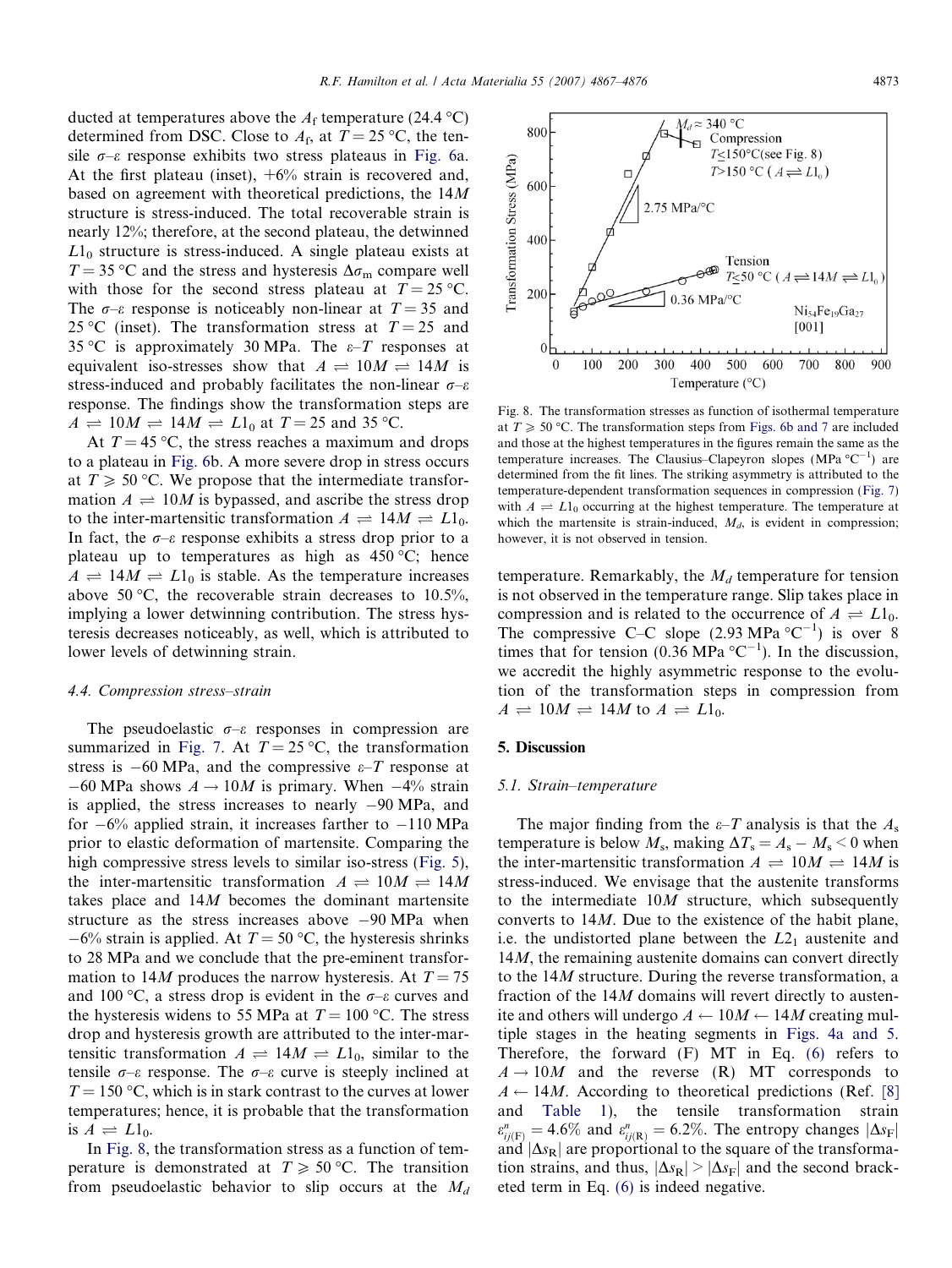In addition to changes in entropy, the low  $A_s$  temperature is related to the elastic strain energy stored during the forward transformation. The temperature interval  $M_s - M_f$  is related to the intensity of elastic strain energy; a wide interval implies significant energy is stored [\[16,17\]](#page-9-0). At  $+10$  MPa,  $M_s - M_f = 8$  °C and it widens to 15 °C at  $+60$  MPa, and thus the transformation to the 14M structure enhances stored energy. The energy can assist the reverse transformation as  $|W_{\text{interaction(R)}}|$  in Eq. (2b), facilitating a lower chemical contribution, and thus  $A_s$  shifts closer to  $M_f$ . In compression, the interval at  $-140$  MPa is three times wider than  $-10$  MPa. The drastic increase implies the transformation to 14M produces greater elastic energy storage in compression, which enables  $A_s \approx M_f$ .

The outstanding observation that the heating and cooling segments intersect can be understood by considering the stages during heating. The first stage occurs over a narrow temperature range ([Figs. 4a and 5\)](#page-2-0). Analogous to the elastic energy stored during the forward MT, the small range shows that little strain energy is released. In tension [\(Fig. 4a](#page-2-0)), the range is as low as  $2^{\circ}$ C and the heating segment intersects the cooling segment. The second stage  $(A \leftarrow 10M \leftarrow 14M)$  proceeds over a broader temperature interval, implying that more strain energy is released. In [Fig. 4](#page-2-0)a, the heating segment intersects the cooling one again in tension. In compression,  $A \leftarrow 10M \leftarrow 14M$  occurs over a much broader temperature interval and considerable strain is recovered as the heating segment intersects the cooling one in [Fig. 5.](#page-2-0) Ultimately, the reverse temperature range is widest, proving that more elastic energy is released, and consequently stored, in compression. The findings confirm that considerable elastic strain energy is stored, allowing  $A_s \approx M_f$ . The results verify that the inter-martensitic transformation  $A \leftarrow 10M \leftarrow 14M$  is stable up to larger compressive stresses and accounts for significant compressive strain.

When  $A \rightarrow 10M$  is bypassed and the transformation steps are  $A \rightleftharpoons 14M \rightleftharpoons L1_0$ , we observe much wider hysteresis  $\Delta T_{\rm m} \approx \Delta T_{\rm h} = A_{\rm f} - M_{\rm s}$  (right-hand side of [Fig. 4](#page-2-0)b). Apparently, the 10M structure promotes fracture and complete recovery is observed because it is bypassed. We will expound on the stress-inducement of  $A \rightleftharpoons 14M \rightleftharpoons L1_0$ in the next section; here we consider the contrasting thermal hysteresis when  $A \rightleftharpoons 10M \rightleftharpoons 14M$  and  $A \rightleftharpoons$  $14M \rightleftharpoons L1_0$  are stress-induced. Since the DSC results exhibit a small hysteresis for the  $A \rightleftharpoons 10M$  transformation,  $F_{\text{C}(F)}$  should be small for  $A \rightleftharpoons 10M \rightleftharpoons 14M$ . Furthermore, 10M and 14M martensite are both monoclinic, making the interface between the two phases highly compatible, which lowers  $F_{\text{C}(F)}$  as well as  $F_{\text{C}(R)}$ . Based on Eq. [\(7\)](#page-4-0), the low  $F<sub>C</sub>$  encourages small temperature hysteresis.

For  $A = 14M \rightleftharpoons L1_0$ , it can be seen in the right-hand side of [Fig. 4b](#page-2-0) that the transformation commences and strain accumulates near  $100\,^{\circ}\text{C}$ . Because the temperature greatly exceeds  $A_f$  (24.4 °C) determined in the DSC analysis, the austenite is quite resistive to the MT; hence  $F_{\text{C}(F)}$ probably increases for  $A \rightarrow 14M$ . The cooling segment is

vertical when the temperature decreases by nearly 30  $\degree$ C. The decrease implies that multiple transforming interfaces grow [\[17\],](#page-9-0) which increases the interaction energy  $W_{\text{interaction}(F)}$ . Once  $14M \rightarrow L1_0$  introduces the habit plane for  $L1_0$ , untransformed austenite domains can transform directly to  $L1_0$ . Micro-scale plasticity may develop because the crystallography of the  $14M$  and  $L1_0$  structures differ and because  $L1_0$  detwins. These factors increase  $F_{C(R)}$ and  $F_{C(F)}$  in Eqs. [\(7\) and \(8\)](#page-4-0) and the hysteresis widens.

We note that the maximum tensile recoverable strains for  $A = 14M \rightleftharpoons L1_0$  are lower in the  $\varepsilon$ -T response (+9% in [Fig. 4b](#page-2-0)) compared to the  $\sigma$ – $\varepsilon$  response (+12% in [Fig. 6](#page-5-0)b). In compression, on the other hand, the recoverable strains are approximately  $-6\%$  for both cases ([Figs.](#page-2-0) [5 and 7\)](#page-2-0). The discrepancy results from the large detwinning contribution predicted for the  $L1_0$  structure in tension. Apparently, detwinning is curtailed in the  $\varepsilon$ -T response. This is due to multiple variant interaction as well as the micro-scale plastic deformation discussed in the previous paragraph. Furthermore, the stress drops in the  $\sigma-\varepsilon$ response, whereas the high level of stress is constant in  $\varepsilon$ – T and advances micro-scale plasticity. The large stresses must provide the driving force for single-interface growth when the cooling segment becomes vertical during the transformation to  $L1_0$ . As a result, the temperature does not change and the transformation is athermal, which is typically associated with miniscule elastic energy storage during growth of a single-interface [\[17\].](#page-9-0) As a result, a larger chemical driving force is required for the reverse transformation and  $A_s$  increases; therefore high above  $M_f$ ;  $A_s \gg M_s$ and  $\Delta T_s > 0$ .

# 5.2. Stress–strain

In the  $\sigma$ – $\varepsilon$  response, the stress hysteresis  $\Delta \sigma_{\rm m}$  is smallest when the inter-martensitic transformation  $A \rightleftharpoons 10M \rightleftharpoons$ 14*M* is stress-induced and the 14*M* structure is predominant, analogous to the temperature hysteresis. In compression, a considerable hysteresis is noticeable at  $T = 25$  °C even though the transformation  $A \rightleftharpoons 10M \rightleftharpoons 14M$  takes place. The initial transformation at  $T = 25 \degree C$  is  $A \rightarrow 10M$  at the transformation stress, and once the stress increases, 10M domains deform while others convert to 14*M*. Upon creation of the 14*M* habit plane,  $A \rightarrow 14M$  is stress-induced, giving rise to the conspicuous increase in stress observed in [Fig. 7.](#page-5-0) Untransformed 10M domains can deform plastically and differently oriented 14M variants will grow, and thus  $F<sub>C</sub>$  and the interaction energy Winteraction increase. These phenomena produce a wider hysteresis according to Eqs. [\(7\) and \(8\).](#page-4-0) At  $T = 50 \degree C$ , the narrow hysteresis is attributed to the predominance of  $A \rightarrow 10M \rightarrow 14M$  and  $A \rightarrow 14M$  near the transformation stress.

The intermediate transformation to the 10M structure is bypassed and the transformation steps are  $A \rightleftharpoons 14M \rightleftharpoons$  $L1_0$  at elevated temperatures [\(Figs. 6b and 7\)](#page-5-0). The austenite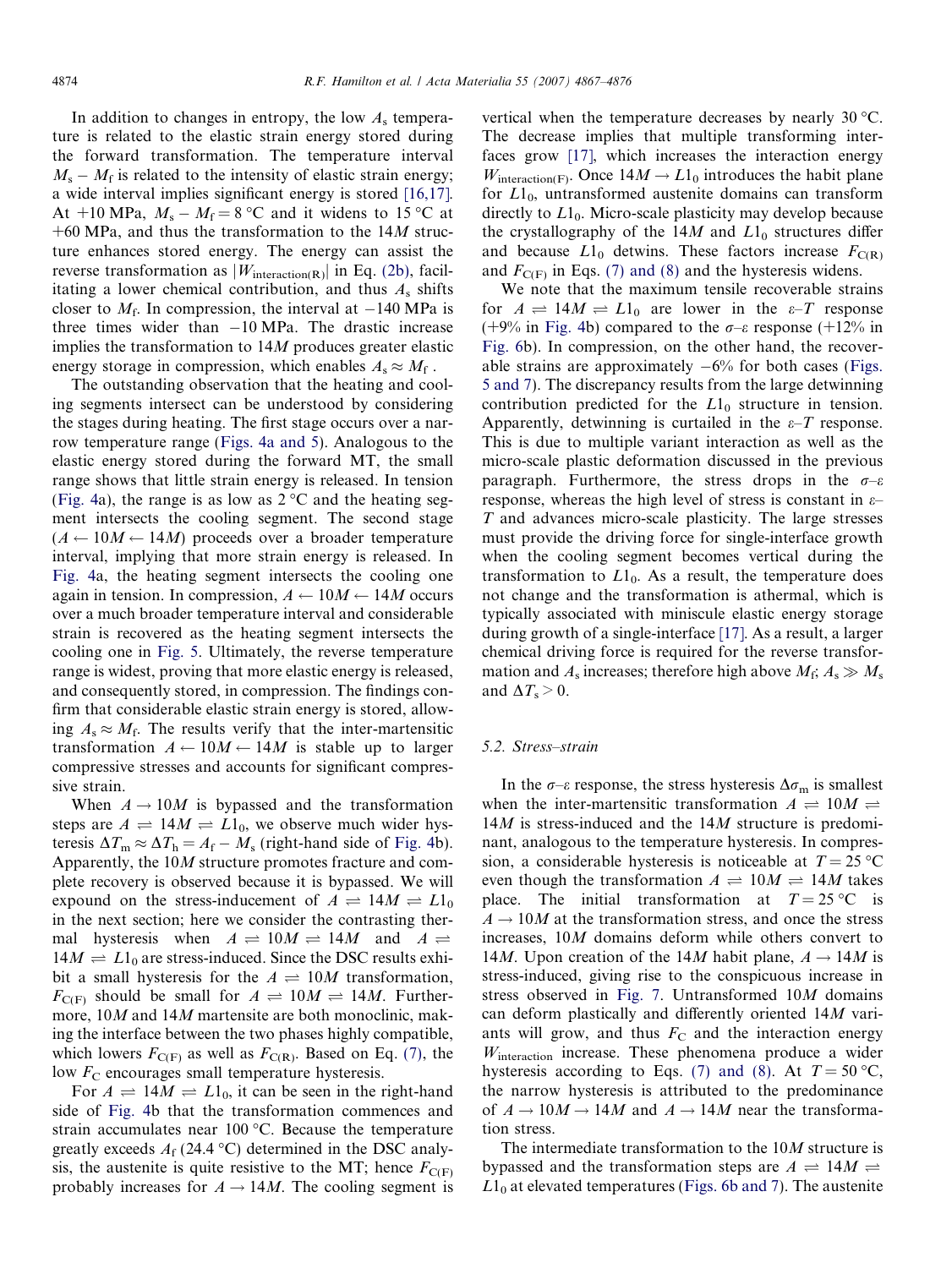<span id="page-8-0"></span>is stabilized at temperatures greater than  $A_f$ . Due to stabilization, larger transformation stresses are required which provide a driving force sufficient to create the 14M habit plane directly from austenite. The stress to nucleate the 14M phase is less than that required to facilitate the inter-martensitic transformation  $14M \rightarrow L1_0$ , and the stress reaches a maximum and then drops to a plateau. At the plateau,  $A \rightarrow L1_0$  occurs once the habit plane between the austenite and  $L1_0$  structure exists. The stress hysteresis increases compared to that for  $A \rightleftharpoons 10M \rightleftharpoons$ 14*M* based on reasoning given for the  $\varepsilon$ -*T* analysis.

The inter-martensitic transformation  $A \rightleftharpoons 14M \rightleftharpoons L1_0$ is stable at  $T \ge 50$  °C in tension ([Fig. 6](#page-5-0)b). The hysteresis  $\Delta\sigma_{\rm m}$  decreases due to diminished irreversible contributions attributed to lower detwinning strains. Detwinning is curtailed due to variant interaction (expected at high stresses). In compression, on the other hand, the hysteresis widens. Based on the evolution of the compressive  $\sigma$ – $\varepsilon$  response at  $T \geq 50$  °C (i.e. stress drop, widening hysteresis and slip), we assert the transformation steps evolve as follows:  $A \rightleftharpoons 10M \rightleftharpoons 14M$  to  $A \rightleftharpoons 14M \rightleftharpoons L1_0$  to  $A \rightleftharpoons L1_0$ (see [Fig. 7](#page-5-0)). Based on the rationale provided above, the hysteresis increases because  $A \rightleftharpoons L1_0$  becomes the principle transformation. As the initial transformation changes from  $A \rightarrow 10M$  to  $A \rightarrow L1_0$ , the entropy change increases for the different crystal structures, because: (i) the 14M and  $L1_0$  structures are not the primary thermal-induced structures; and (ii) the  $L1_0$  structure is non-modulated and tetragonal, unlike the 10M structure. Considering the C–C relation  $d\sigma^{tr}/dT = -\Delta s/\varepsilon^{tr}$ , it is clear that the compressive transformation stress will increase as well; therefore, a much larger C–C slope is measured in compression (2.75 MPa  $^{\circ}$ C<sup>-1</sup>) vs. tension (0.36 MPa  $^{\circ}$ C<sup>-1</sup>) ([Fig. 8](#page-6-0)).

# 6. Conclusions

To underscore the role of inter-martensitic transformations, we scrutinize both the strain–temperature and stress–strain responses over wide iso-stress and temperature ranges. The present work renders a precise understanding of Ni–Fe–Ga shape memory response and leads to the following conclusions.

1. A close examination of the strain–temperature response during heating and cooling is necessary to distinguish the influences of inter-martensitic transformations in Ni–Fe–Ga. We used a thermo-mechanical formulation to derive theoretical expressions that confirm that the inter-martensitic transformation  $A \rightleftharpoons 10M \rightleftharpoons 14M$ enables an  $A_s$  temperature below  $M_s$  and facilitates narrow hysteresis. Furthermore, the results show  $A_s \approx M_f$ , which has not, to our knowledge, been observed in previous studies and arises from the differential in the driving forces and strains for the forward  $A \rightarrow 10M$  and  $A \leftarrow 14M$  reverse inter-martensitic transformations.

- 2. At temperatures much higher than  $A_f$ , and at high transformation stresses, the intermediate  $A \rightarrow 10M$  transformation is bypassed, allowing the inter-martensitic transformation  $A \rightleftharpoons 14M \rightleftharpoons L1_0$  to occur. In these cases, the intersecting heating and cooling segments are not observed and the hysteresis widens due to irreversibility effects.
- 3. The inter-martensitic transformation  $A \rightleftharpoons 14M \rightleftharpoons L1_0$ is stable at high temperatures in tension and the intermediate transition to  $14M$  enables a shallow C–C slope (0.36 MPa  ${}^{\circ}C^{-1}$ ). Therefore the  $M_d$  temperature is not observed at temperatures as high as  $425 \degree C$ . In compression, the evolution of the transformation steps from  $A \rightleftharpoons 14M \rightleftharpoons L1_0$  to  $A \rightleftharpoons L1_0$  produces a C–C slope (2.75 MPa  $^{\circ}$ C<sup>-1</sup>) eight times higher, and the  $M_d$  temperature appears. Despite this, the pseudoelastic temperature window is still large in compression  $(275 \text{ °C})$ .
- 4. A significant detwinning contribution (+8.2%) exists for the  $L1_0$  structure in tension and facilitates recoverable strains as high as  $+12\%$  in the  $\sigma$ – $\varepsilon$  response. The contribution is curtailed in the  $\varepsilon$ –*T* response due to micro-scale plasticity and variant interaction reducing the recoverable strain to  $+9\%$ . The asymmetry of the recoverable strains in tension vs. compression  $(-6%)$  is noteworthy because both cases exhibit excellent recoverability.

## Acknowledgements

The work was supported by a Grant CMS -0428428, the National Science Foundation, Division of Civil and Mechanical Systems. The single crystals were obtained from Prof. Y. Chumlyakov of Tomsk State University, Russia.

#### References

- [1] Oikawa K, Ota T, Sutou Y, Ohmori T, Kainuma R, Ishida K. Mate Trans JIM 2002;43:2360.
- [2] Li JQ, Liu ZH, Yu HC, Zhang M, Zhou M, Zhou YQ, et al. Solid State Commun 2003;126:323.
- [3] Santamarta R, Font J, Muntasell J, Masdeu F, Pons J, Cesari E, et al. Scripta Mater 2006;54:1105.
- [4] Murakami Y, Shindo D, Oikawa K, Kainuma R, Ishida K. Appl Phys Lett 2004;85:6170.
- [5] Oikawa K, Omori T, Kainuma R, Ishida K. J Mag Mag Mater 2004;272–276:2043.
- [6] Omori T, Kamiya N, Sutou Y, Oikawa K, Kainuma R, Ishida K. Mater Sci Eng A 2004;378:403.
- [7] Chen F, Meng XL, Cai W, Zhao LC, Wu GH. J. J Mag Mag Mater 2006;302:459.
- [8] Sutou Y, Kamiya N, Omori T, Kainuma R, Ishida K, Oikawa K. Appl Phys Lett 2004;84:1275.
- [9] Masdeu F, Pons J, Seguí C, Cesari E, Dutkiewicz J. J Magn Magn Mater 2005;290–291:816.
- [10] Hamilton RF, Efstathiou C, Sehitoglu H, Chumlyakov Y. Scripta Mater 2006;54:465–9.
- [11] Ball JM, James RD. Arch Rat Mech Anal 1987;100:13.
- [12] Saburi I, Nenno S. In: Proceedings of the international conference on solid–solid phase transformation, Pittsburgh; 1981. p. 1455.
- [13] Gall K, Sehitoglu H. Intl J Plast 1999;15:69.